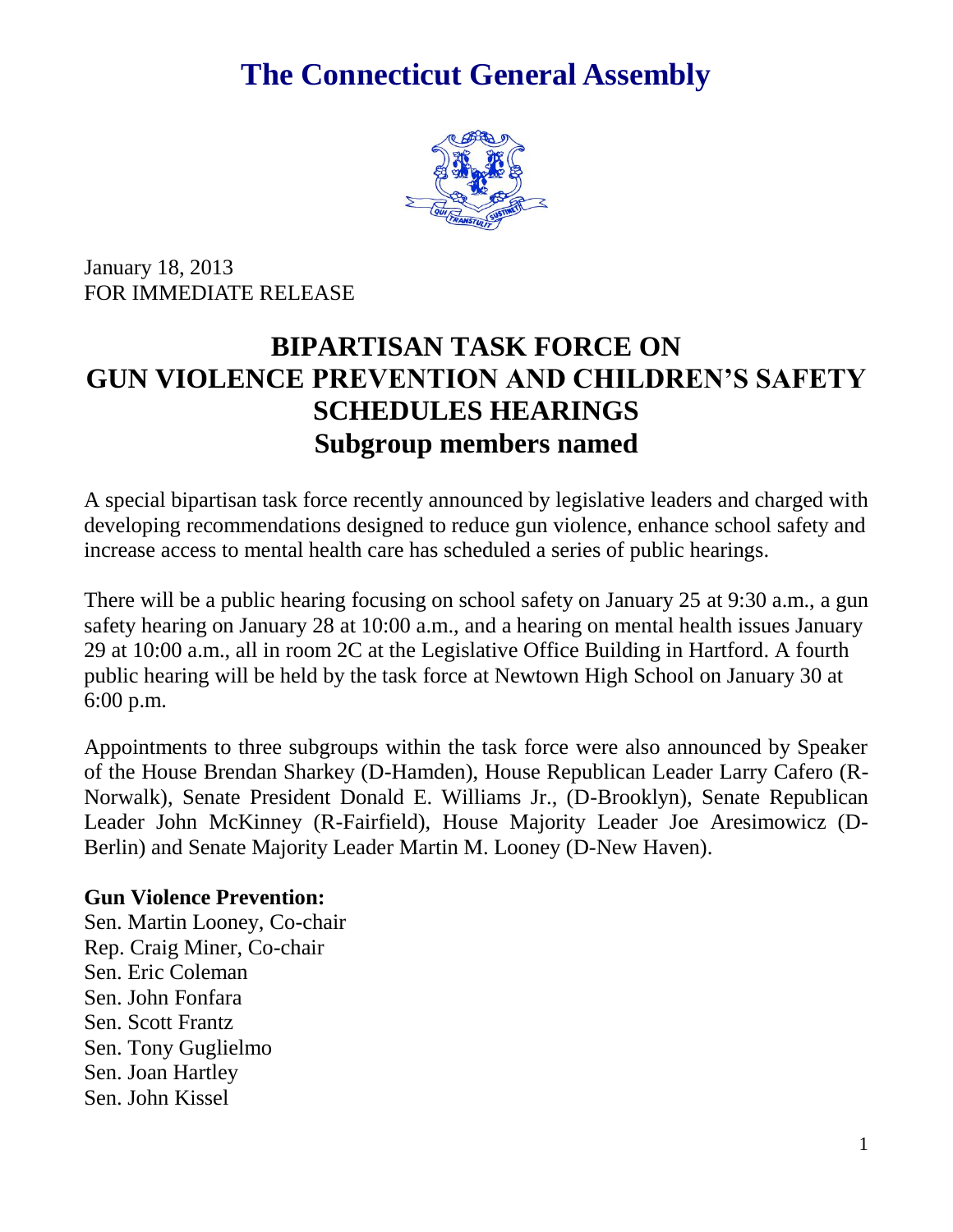Sen. Kevin Witkos Rep. Dan Carter Rep. Stephen Dargan Rep. Gerald Fox III Rep. Janice Giegler Rep. Bob Godfrey Rep. Rosa Rebimbas Rep. Toni Walker

#### **School Security:**

Sen. Toni Boucher, Co-chair Rep. Andrew Fleischmann, Co-chair Sen. Dante Bartolomeo Sen. Beth Bye Sen. Art Linares Sen. Andrew Maynard Sen. Mike McLachlan Sen. Andrea Stillman Sen. Kevin Witkos Rep. Tim Ackert Rep. Whit Betts Rep. Mitch Bolinsky Rep. Tim LeGeyt Rep. Diana Urban Rep. Roberta Willis Rep. Patricia Widlitz

#### **Mental Health Services:**

Sen. Toni Harp, Co-chair Rep. Terrie Wood, Co-chair Sen. Joe Crisco Sen. Terry Gerratana Sen. Rob Kane Sen. Kevin Kelly Sen. Joe Markley Sen. Gayle Slossberg Sen. Jason Welch Rep. Cathy Abercrombie Rep. DebraLee Hovey